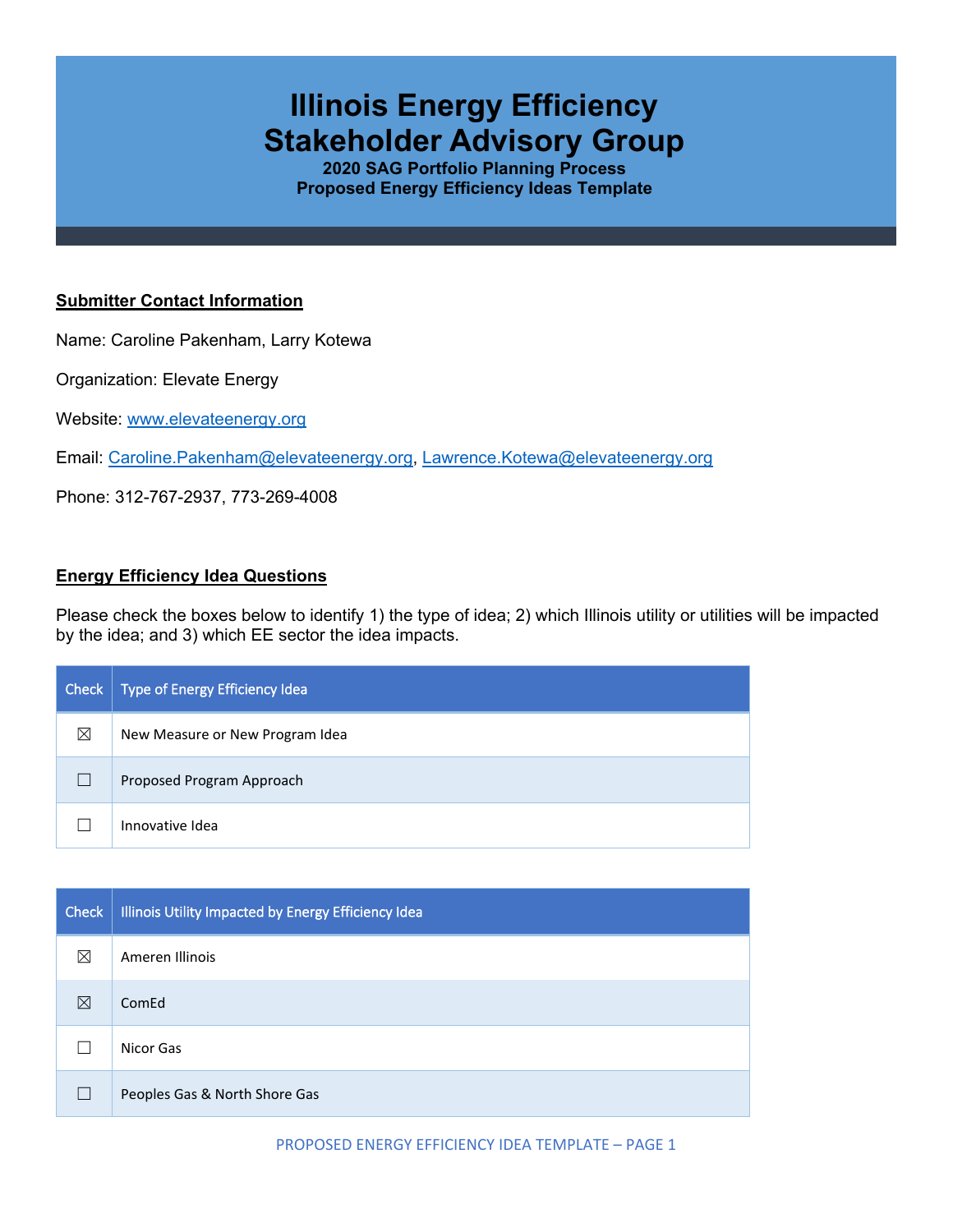| <b>Check</b> | <b>Energy Efficiency Sector Targeted by Energy Efficiency Idea</b>           |  |
|--------------|------------------------------------------------------------------------------|--|
| ⊠            | Residential Customers – Single Family (non-income qualified/income eligible) |  |
| ⊠            | Residential Customers – Multifamily (non-income qualified/income eligible)   |  |
| ⊠            | Residential Customers – Single Family Income Qualified/Income Eligible       |  |
| ⊠            | Residential Customers - Multifamily Income Qualified/Income Eligible         |  |
| ⊠            | Small Business Customers (commercial & industrial sector)                    |  |
| ⊠            | Medium/Large Business Customers (commercial & industrial sector)             |  |
|              | Other (research & development, emerging technologies, market transformation) |  |

### **Additional Questions**

- 1. **Description of Idea:** Describe whether this is an idea that could be implemented in an existing EE program, or whether the idea involves establishing a new measure or program. Please indicate whether additional research may be required before implementation.
	- Elevate Energy recommends adding water saving devices recently included in the TRM to the utility portfolio of offerings. These measures include WaterSense toilets, urinals, and residential pool covers.

| <b>Volume</b>         | <b>End Use</b>             | <b>Measure Name</b>                |
|-----------------------|----------------------------|------------------------------------|
| Volume 2: C&I         | 4.2 Food Service Equipment | 4.2.20 Efficient Dipper Wells      |
| Volume 2: C&I         | 4.3 Hot Water              | 4.3.11 Tunnel Washers              |
| Volume 2: C&I         | 4.8 Miscellaneous          | 4.8.14 Low Flow Toilet and Urinals |
| Volume 2: C&I         | 4.8 Miscellaneous          | 4.8.15 Smart Irrigation Controls   |
| Volume 3: Residential | 5.4 Hot Water              | 5.4.10 Pool Covers                 |
| Volume 3: Residential | 5.7 Miscellaneous          | 5.7.2 Low Flow Toilets             |

These products have the potential to help customers achieve significant water savings and enable electric utilities to claim additional system-wide energy savings. For example, savings per toilet are 7.5 kwh/year for single family and 6.14 kWh/year for multifamily properties.

Elevate Energy also recommends electric utilities consider a water savings program for low income customers and/or distressed communities. Water affordability is becoming an increasingly dire issue in the United States, where the average monthly water bill has gone up by 57% in 30 major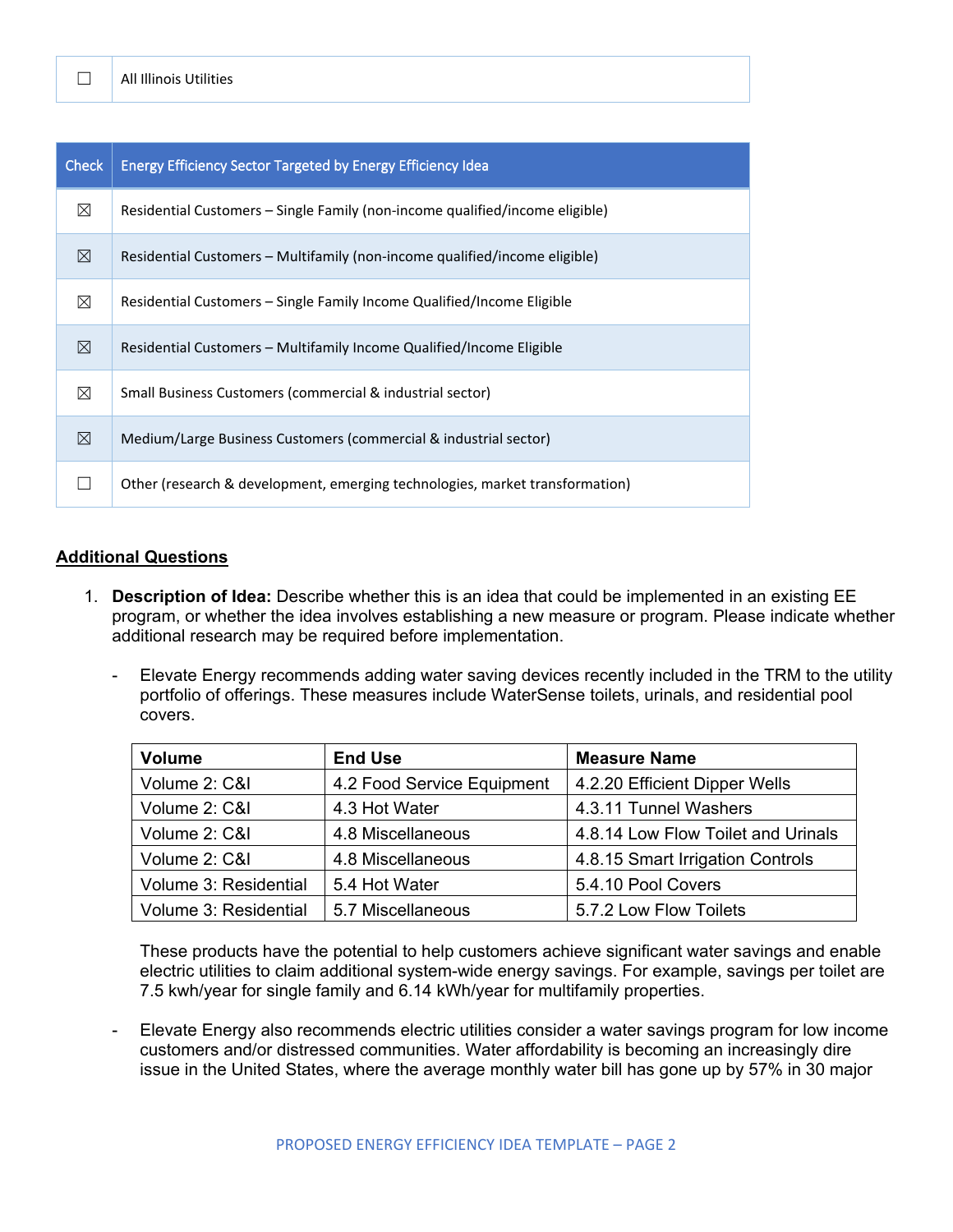U.S. cities since 20[1](#page-2-0)0<sup>1</sup>. In Chicago alone, the cost of water services is three times higher than it was in [2](#page-2-1)007<sup>2</sup>. In northeastern, Illinois, the average water rate grew by almost 80 percent from 2008 to 2018, and in 75 percent of communities, water bill growth is exceeding income growth<sup>[3](#page-2-2)</sup>, Elevate Energy recommends that utilities consider piloting a low-income water savings program to help address this issue for its most vulnerable customers and/or communities. Fixing leaks and replacing toilets can save residents thousands of gallons of water every year, about 65 kWh system-wide for a WaterSense toilet replacement, and costs on utility bills. Program offerings could include water utility bill and consumption analysis, a free comprehensive water assessment, water fixture and toilet replacements, and a post-retrofit savings report. ComEd currently offers free WaterSense showerheads and faucet aerators as part of its Home Energy Assessment. To help customers save even more on water costs, consider adding toilet flappers and fill valves to the TRM, or offering dual flush kits along with TSVs to its free energy-saving direct install products package. This should be a relatively straightforward and cost-effective way to provide added benefit to customers.

An example of a water conservation program with a low-income focus is The Home Conservation Program, run by the nonprofit Project Home in partnership with Madison Water Utility. The City was finding that lower income residents could not afford the cost of a toilet installation, as the rebate only covered the cost of a toilet. This led them to partner with Project Home, who employs in-house plumbers, to access these households. Water conservation improvements are performed at the homes of low-to-moderate income Madison Water Utility customers, where high-efficiency toilets are installed, plumbing leaks are fixed, and other water saving devices such as aerators and lowflow showerheads are installed. As of last year, the Home Water Conservation Program had allowed 214 low-to-moderate income community members, at 113 area homes, to see savings in water usage and bills.

In conjunction with the low-income program, the City of Madison has also run a toilet replacement program since 2009 where customers are provided with a bill credit of up to \$100 if they replace their old toilet with one that is a WaterSense-rated High Efficiency Toilet. In 2019, the program had saved over a half billion gallons of water, or 2,825,000 kWh system-wide, and over \$2.6 million in water and sewer charges. Another example of a low-income water savings program is run in Aurora, Colorado. Aurora Water helps income-qualified customers replace old fixtures with new, high-efficiency fixtures. They partner with Mile High Youth Corps, a nonprofit that employs those aged 16 to 24, to replace up to two toilets, two showerheads and three faucet aerators with watersaving versions in income-qualified homes and non-profit buildings. This program works to create water and dollar savings for the customers who need them the most, while simultaneously providing job training and experience to youth Corps members. The water saving measures are installed in conjunction with energy efficiency measures.

Prior to designing and launching these types of programs, electric utilities may wish to consider partnering with a water or wastewater utility on a low income water efficiency program to reduce overall program costs. More research may also need to be conducted on ways to enhance water efficiency offerings in a manner that is cost effective for utilities.

- Although not a perfect fit, another type of program that has shown to be low-cost and effective at reducing water usage in many cities is a high usage or leak detection alert program. This type of program would require a close partnership with water agencies and the development of a data management process. The benefits include an opportunity for customers to learn about abnormally high-water usage and pinpoint leaks. Such a program would typically collect water usage data for households over the course of a year. After the first year, the program could automatically opt customers into a high usage alert system where notices are given if water usage exceeds a certain amount over a given time period. It could also provide customers with education on the potential

<span id="page-2-0"></span><sup>1</sup> https://www.circleofblue.org/waterpricing/

<span id="page-2-1"></span><sup>&</sup>lt;sup>2</sup> https://www.metroplanning.org/uploads/cms/documents/mpc\_water\_affordability\_report\_web.pdf

<span id="page-2-2"></span>PROPOSED ENERGY EFFICIENCY IDEA TEMPLATE – PAGE 3 <sup>3</sup> https://www.metroplanning.org/uploads/cms/documents/mpc\_water\_affordability\_report\_web.pdf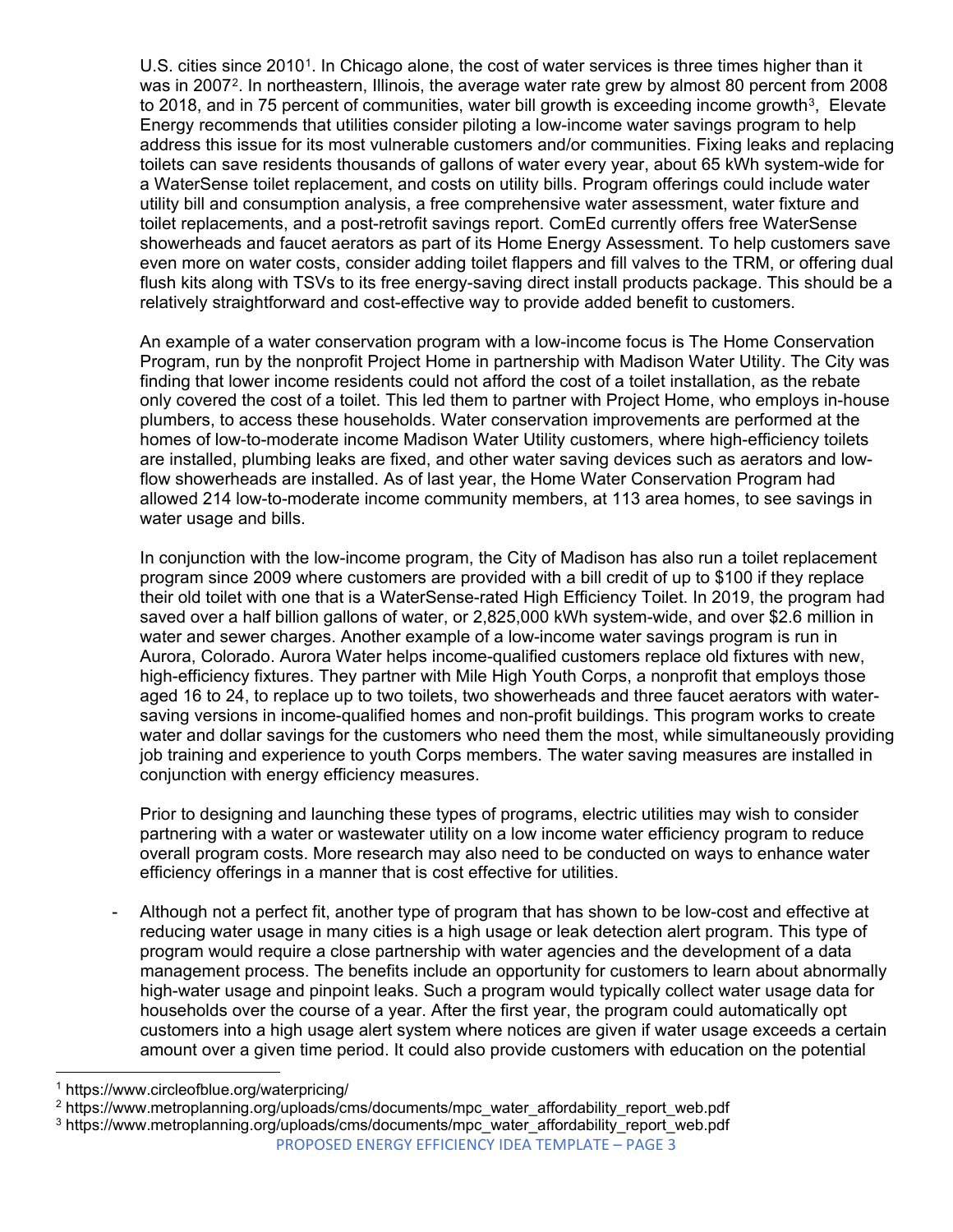reasons for high water usage and connect them with available water saving rebates. A high usage alert or leak detection program would run most accurately in regions where buildings have AMI meters, but programs have successfully run with AMR.

In Washington DC, any metered water customer can sign up for an online usage tracking account. After a household's water usage has been tracked for a full year, it will automatically receive an alert when usage is significantly higher for 4 consecutive days. Up to 4 people can receive alerts for one meter. The app has been running since 2008 and has received new features such as neighbor comparison tools and historical usage download. The app sends out 8,000-10,000 alerts per year to about 35,000 of 130,000 customers who are signed up. According to a program coordinator, the estimated cost to run the program is  $\frac{1}{4}$  of a person's salary. Another example of such a program is run by San Francisco PUC. AMI meters are now in place for more than 98% of San Francisco's 178,000 water accounts, which makes the program easy to run. It began as a pilot in 2015, and then transitioned into a full program in 2017. It currently serves single family homes and 2-5 flats, but the program is working toward including larger multifamily buildings and irrigation leak detection programs. Customers receive an automatic notification when they have a continuous water usage of at least 1 cubic foot over a 3-day period. Since it is an opt-out program, all customers automatically receive notifications. Leak repair parts are also free for customer pickup.

- 2. **Implementation:** How will this idea be delivered to the target market? Describe marketing strategies used to reach the target market and minimize market confusion.
	- Adding water efficiency measures and water assessments to existing residential programs could be delivered in coordination with other efficiency measures.
- 3. **Background:** Describe where the idea originated from, including whether this idea has been successfully implemented in other jurisdictions. Provide specific background information that will help utilities and SAG participants understand the proposed idea.
	- See Question 1
- 4. **Idea Impact:** Provide additional information on the customer segment that will be targeted with the program idea, including how and why this idea will have a positive impact on customers participating in Illinois EE programs.
	- Adding water efficiency measures and assessments to existing residential programs would require minimal effort and would provide additional energy and water saving opportunities to customers and may result in increased customer satisfaction.
- 5. **Duration:** Is this idea intended to be offered for the duration of the 4-year EE Plan or as a pilot measure or program?
	- The proposed measures and ideas can be offered for the duration of the 4-year EE Plan.
- 6. **Estimated Budget:** Provide the total estimated budget for each program year (2022 2025).
	- Budget could be consistent with current multifamily program budgets but is scalable to more sizes depending on portfolio needs. As incentives would need to increase, total budget would also need to increase if continuing increased participation in terms of number of buildings is a goal.